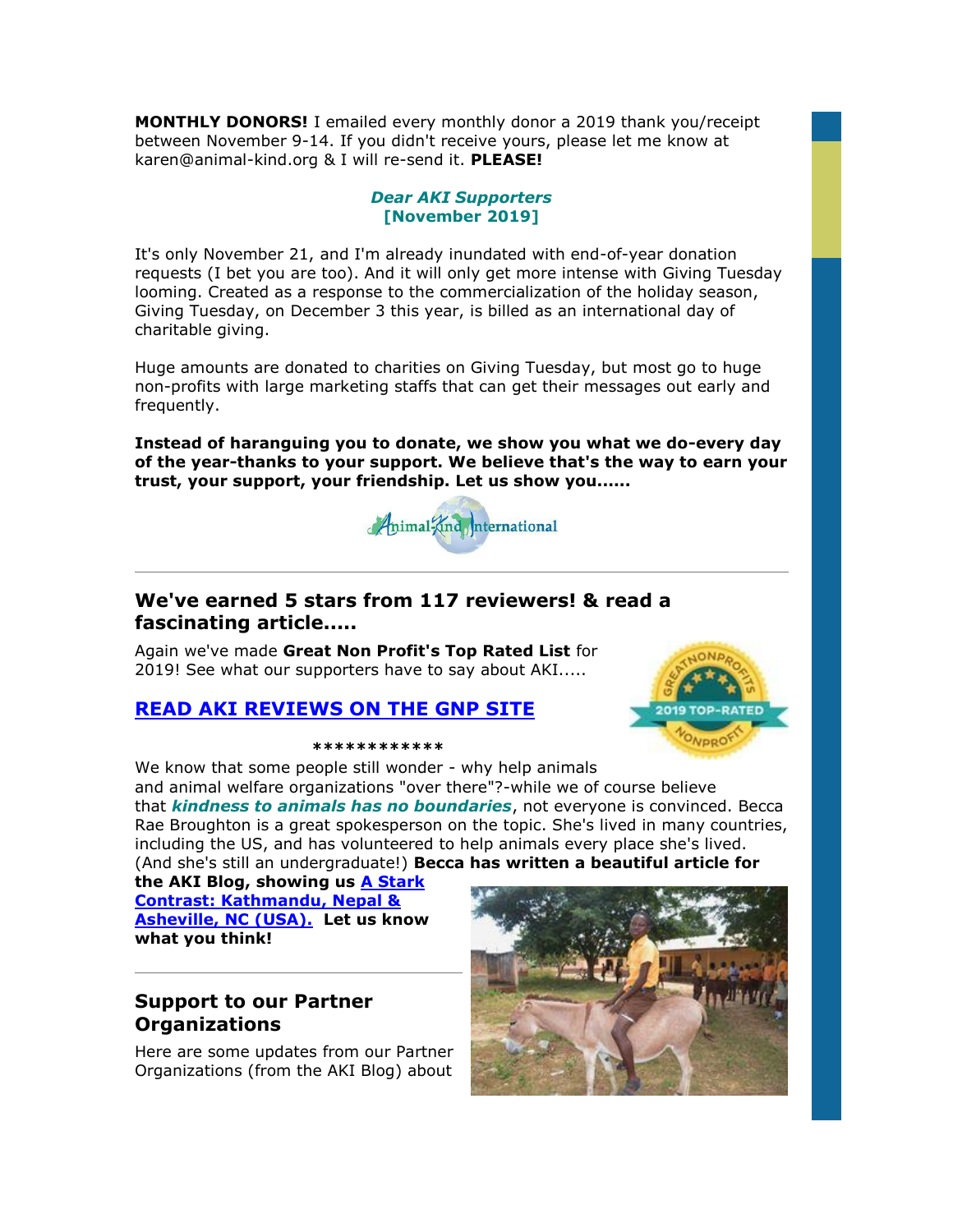how your support is helping them achieve so much:

**Ghana SPCA** has taken Humane Ed students on 3 field trips in the last month, including to the Accra Polo Club, where they learned about horses, and to the University of Ghana, where they learned about donkeys (photo right). **[READ](http://cts.vresp.com/c/?AnimalKindInternatio/136b7082d3/4d75da415c/31a3647c66)  [MORE ABOUT GSPCA'S WORK](http://cts.vresp.com/c/?AnimalKindInternatio/136b7082d3/4d75da415c/31a3647c66)**

**Uganda SPCA** covered staff salaries, dog and cat food, rent of The Haven, shelter utilities and supplies, and transport to rescue animals and do pre- and postadoption home checks. **[READ MORE ABOUT USPCA'S WORK](http://cts.vresp.com/c/?AnimalKindInternatio/136b7082d3/4d75da415c/44fa4371d8)** (including some really cool rescues and adoptions). We're still raising money for **[USPCA's Land](http://cts.vresp.com/c/?AnimalKindInternatio/136b7082d3/4d75da415c/d234c1c981)  [Purchase Fund](http://cts.vresp.com/c/?AnimalKindInternatio/136b7082d3/4d75da415c/d234c1c981)**-we won't give up until the USPCA has enough money to purchase a large plot of land to upgrade The Haven.

**Helping Hands for Hounds of Honduras** has rescued and rehabilitated cats, dogs, a turtle, and an opossum. **[READ MORE ABOUT HHHH.](http://cts.vresp.com/c/?AnimalKindInternatio/136b7082d3/4d75da415c/68c623da43)**

#### **[READ THE AKI BLOG](http://cts.vresp.com/c/?AnimalKindInternatio/136b7082d3/4d75da415c/50f76dfa01) TO LEARN ABOUT HOW YOUR DONATIONS HELP AKI'S PARTNER ORGANIZATIONS**

## **Support for our Africa-Based Animal Welfare Organization Grantees**

Two of our eight 2019 grant recipients have completed their grant projects:

**[Bam Animal Clinics](http://cts.vresp.com/c/?AnimalKindInternatio/136b7082d3/4d75da415c/852c75ac20)**, Uganda trained donkey owners to make sisal saddle packs (picture right).

**[Animal Welfare-Ilha](http://cts.vresp.com/c/?AnimalKindInternatio/136b7082d3/4d75da415c/5bbef73242)**, Mozambique has sterilized 36 cats and dogs, vaccinated



18, and taken care of 17, who needed to stay at their clinic for special treatments.

### **[READ THEIR FULL REPORTS, HERE](http://cts.vresp.com/c/?AnimalKindInternatio/136b7082d3/4d75da415c/ff0e11bd14)**

## **[Liberia Animal Welfare &](http://cts.vresp.com/c/?AnimalKindInternatio/136b7082d3/4d75da415c/2496c8ea69)  [Conservation Society:](http://cts.vresp.com/c/?AnimalKindInternatio/136b7082d3/4d75da415c/2496c8ea69) showing us the way to a humane future**

Every day, AKI Partner, LAWCS, is making a difference for animals through their Humane Ed Program, Animal Kindness Clubs, Basic Animal Care Clinics, and Community Outreach.

**Let us show you:** Mary Sahr is a